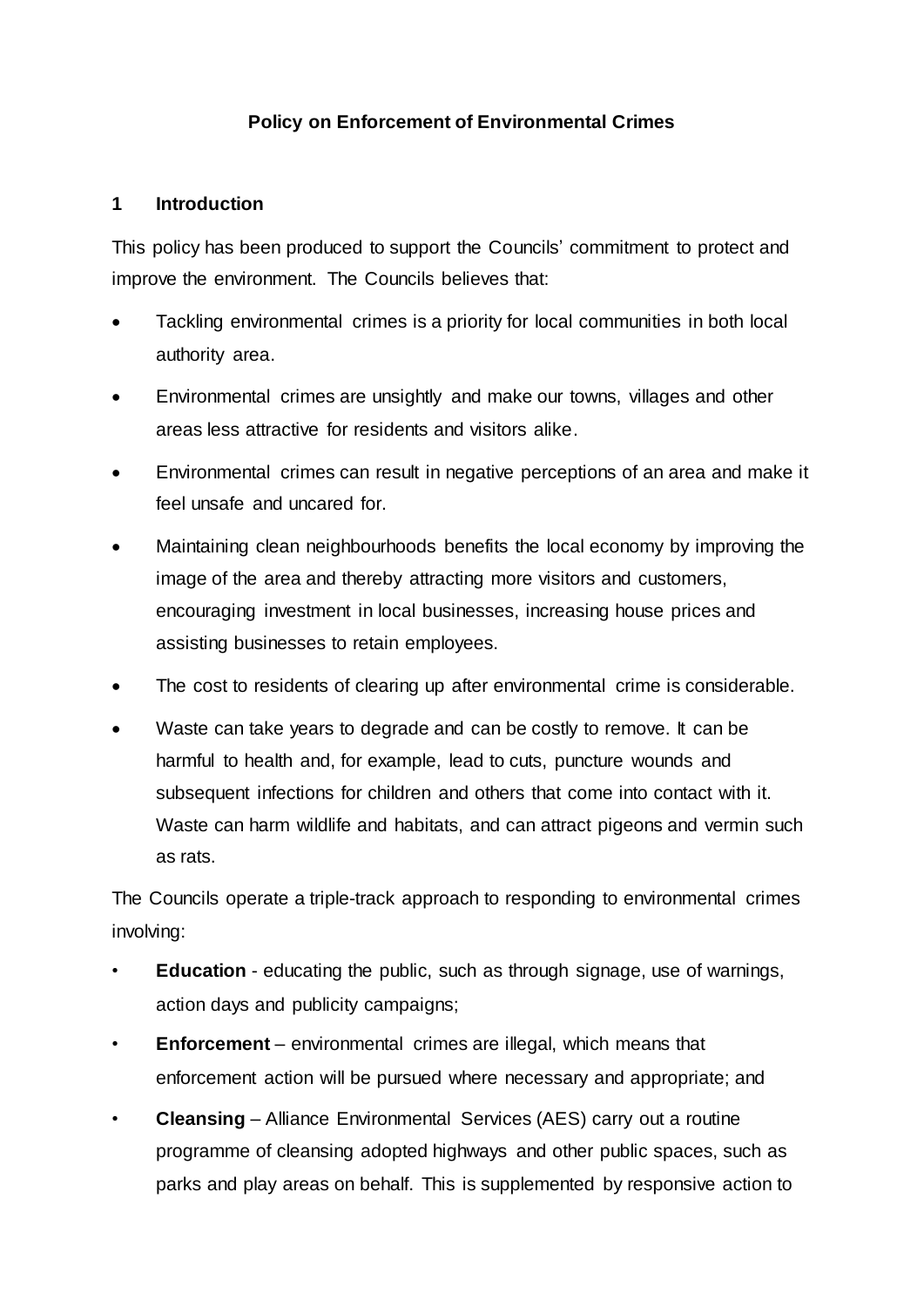reported problems and extra sweeping when needed (for instance in busy visitor areas or after major events).

The purpose of the policy is to set out the Councils' approaches to enforcement of environmental crime. It is intended to ensure that the Councils follows a standard approach that is consistent, balanced, fair, transparent, and proportional.

The policy recognises that each incident of environmental crime is unique and must be considered on its own merits but sets out the general principles that will be applied by the Councils' officers.

This document should be read in conjunction with the Councils' General Policy Statements on Enforcement and any relevant policies relating to individual environmental crimes.

## **2 What is Environmental Crime?**

Environmental crime is generally used to describe any illegal activity that harms the environment<sup>1</sup> but there is no universally agreed definition. In the broadest sense, it includes waste crime and activities such as wildlife crime, illegal resource extraction, and fraud around sustainability and carbon trading permits. In addition to environmental impacts, it can also have serious human health and social impacts.

High Peak Borough Council and Staffordshire Moorlands District Council have adopted a pragmatic approach to defining environmental crime based upon their remit and concerns of residents. The Councils defines environmental crime as encompassing:

- Abandoning vehicles
- Accumulations of waste
- Dog fouling
- Fly-posting
- Fly-tipping/depositing waste
- Graffiti; and
- Littering

 $\overline{a}$ 

 $<sup>1</sup>$  Parliamentary Office of Science and Technology (2017)</sup>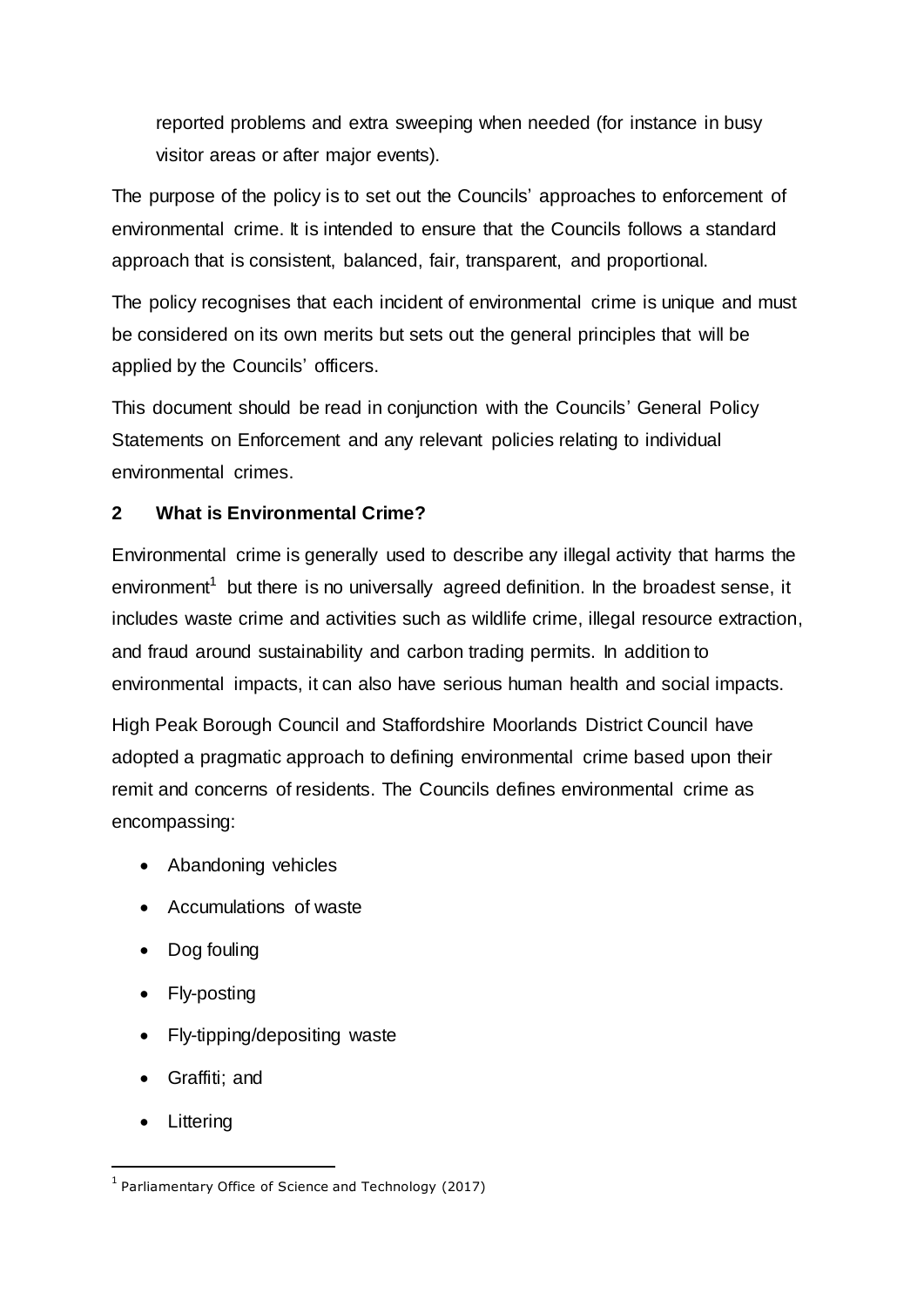#### **3 The Council's Approach to Enforcement**

Experience has shown that enforcement action is most effective where it is targeted in the right places at the right times, and carried out by suitably equipped officers with the capacity and appropriate training to undertake enforcement activity. The Council recognises that the safety of officers is paramount.

Environmental Crime Enforcement Officers are allocated with a body-worn video camera for use when carrying out patrols and enforcement activity. This will be switched on, where possible, as soon as the officers suspect an offence has been committed, or is about to be committed, and will be kept on until the interaction has ended. For the avoidance of doubt, the lack of a body worn video camera, or failure to record on a particular occasion, would not preclude the council from pursuing enforcement action if there is sufficient evidence and it is in the public interest to do so. The cameras are intended to both assist with evidence gathering but also to protect the officer from physical of verbal abuse and can be used in the event of complaints against an officer.

Other Council and AES officers, particularly operational officers working in the community, are expected to provide intelligence to enable enforcement activity to be effectively targeted. This could include providing evidence of people discarding litter from vehicles or notifying the Environmental Enforcement Officers if a suspected abandoned vehicle remains in a reported location.

AES Officers provide the initial response to complaints about waste being deposited on relevant land, ie land in the open air that is under direct control of the Councils and to which the public are entitled or permitted to have access with or without payment (this includes highways in agreement with the relevant County Council). AES Officers examine the waste for any evidence and, where such evidence exists, record the information and pass it on to the relevant Council service.

Where the complaint does not relate to relevant land and where the Council has a statutory duty to investigate, or it is in the public interest and appropriate to do so, the deposit of waste will be investigated by the appropriate Council service.

Where the Council receives a complaint that: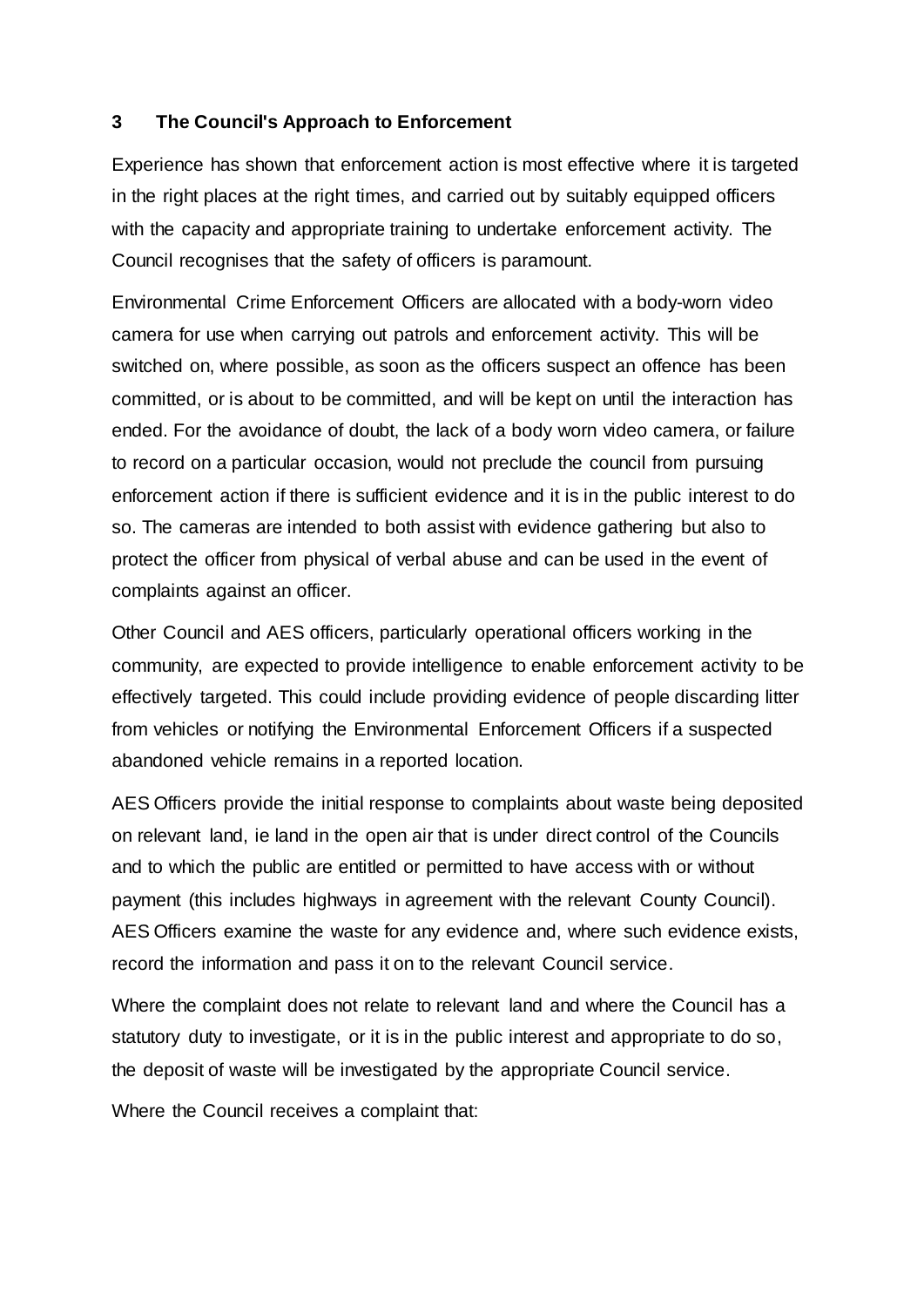- material accumulated or deposited is prejudicial to health or a nuisance, then the Council is required to take reasonable steps to investigate whether the complaint amounts to a statutory nuisance and, if satisfied that a statutory nuisance exists (or is likely to occur or recur) issue a notice under Section 80 of the Environmental protection Act 1990; or
- significant harm (or possibility of such harm) is being caused to land or pollution of controlled waters, then the Council must consider whether it amounts to contamination of land under Part IIA of the Environmental Protection Act 1990.

Where the above does not apply, the deposit, treatment or disposal of waste will be investigated under the appropriate legislation such as:

- a potential "fly-tip" under Sections 33 and 34 of the Environmental Protection Act 1990;
- littering under Section 87 of the Environmental Protection Act 1990;
- "unreasonable conduct" under Section 42 of the Anti-Social Behaviour, Crime and Policing Act 2014 (Community Protection Notices), where the conduct of an individual body that is having a detrimental effect on the quality of life of those in the locality; or
- as an "untidy site" under Section 215 of the Town and Country Planning Act 1990, where the condition of land in the Councils' area adversely affects the amenity of part of the Council's area, or of an adjoining area.

# *Targeting Activity*

It is important that enforcement activity is targeted in those areas where environmental crimes are occurring. The council keeps records of problems reported by members of the public and these can be analysed to produce maps of problem areas. Information about 'hot spot' areas can also be provided by councillors and frontline council workers.

### *Response*

Officers will normally issue a fixed penalty notice where an offence of abandoning a vehicle, littering, fly-tipping, fly-posting or dog fouling has occurred. The Council may also seek to recover the cost of removal. This reflects the zero-tolerance approach being taken by each Council to tackle environmental crimes. The FPN is issued as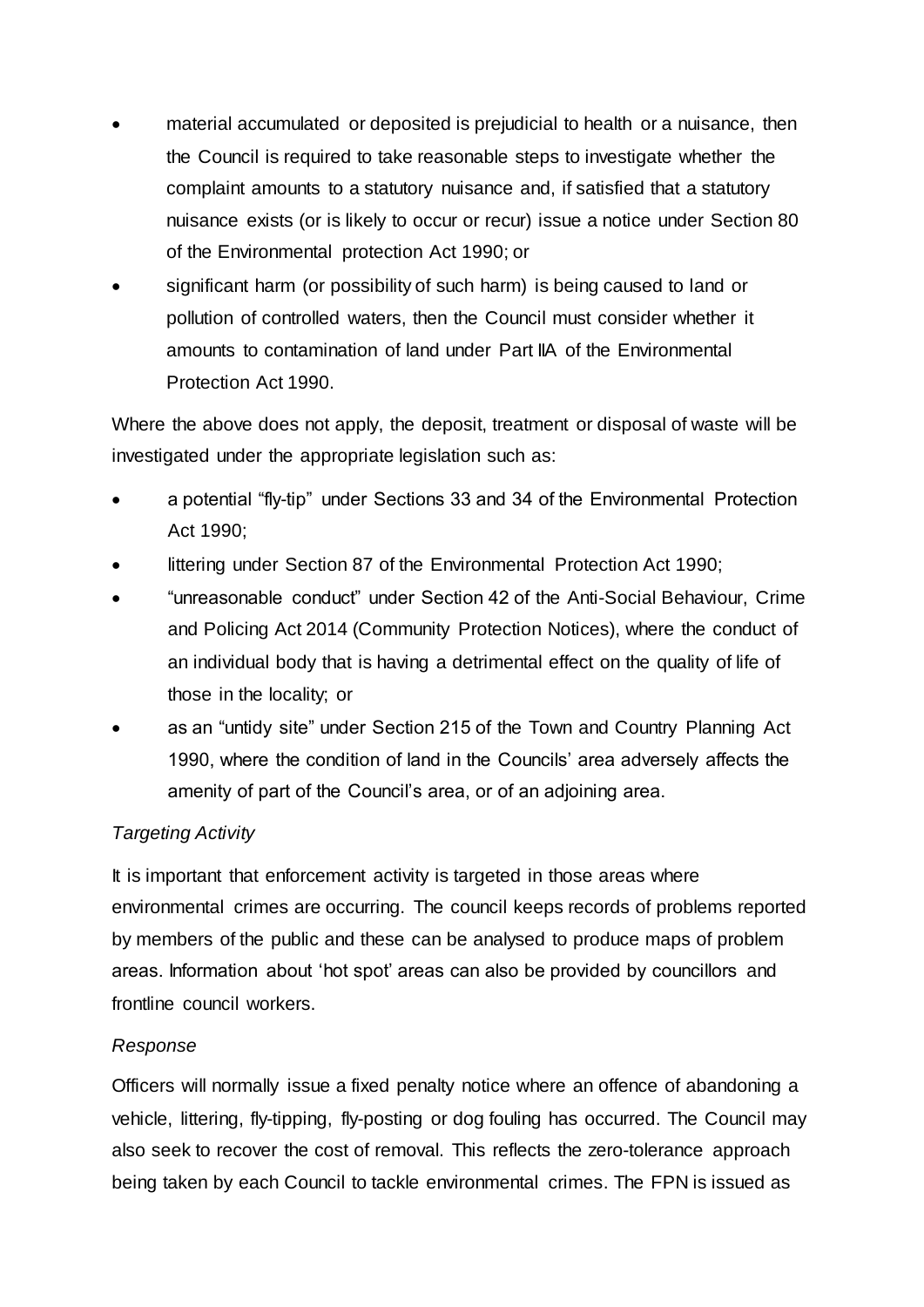an alternative to prosecution. If an FPN is issued then the offender has 14 days to discharge their full liability for the offence by paying the FPN. The Council will normally seek to prosecute if someone fails to pay the FPN within the specified timescale.

Where the defacement of an area by waste is detrimental to the amenity of the locality, but not a statutory nuisance, then this would normally be dealt with through a Community Protection Notice, or under Section 215 of the Town and Country Planning Act 1990 as appropriate. This includes areas where there is recurrent defacement by litter of open land in the vicinity of commercial or retail premises. A breach of a Community Protection Notice may result in either a fixed penalty notice being issued or prosecution. Failure to comply with a Section 215 Notice is an offence and would be dealt with by means of a prosecution.

If a person fails to comply with a Community Protection Notice then the authority also has the power to apply to court for seizure or forfeiture of items used in commission of the offence.

There are several situations when the Council would consider that the issuing of a fixed penalty notice may not be appropriate and instead would seek to prosecute under the relevant legislation. This includes:

- Large-scale depositing of waste items, which will normally be dealt with by means of prosecution for littering (Section 87 Environmental Protection Act 1990), fly-tipping (Section 33 Environmental Protection Act) or failure to keep proper control of controlled waste (Section 34);
- Statutory nuisances- where the condition or activity is prejudicial to health or a nuisance (Section 79 of the Environmental Health Act 1990);
- When the offence is committed by someone that has previously received a fixed penalty notice for the same offence; and
- Where the offender is aggressive to the Enforcement Officer (or other staff member) and/or refuses to provide their name and address.

*Payment by instalments*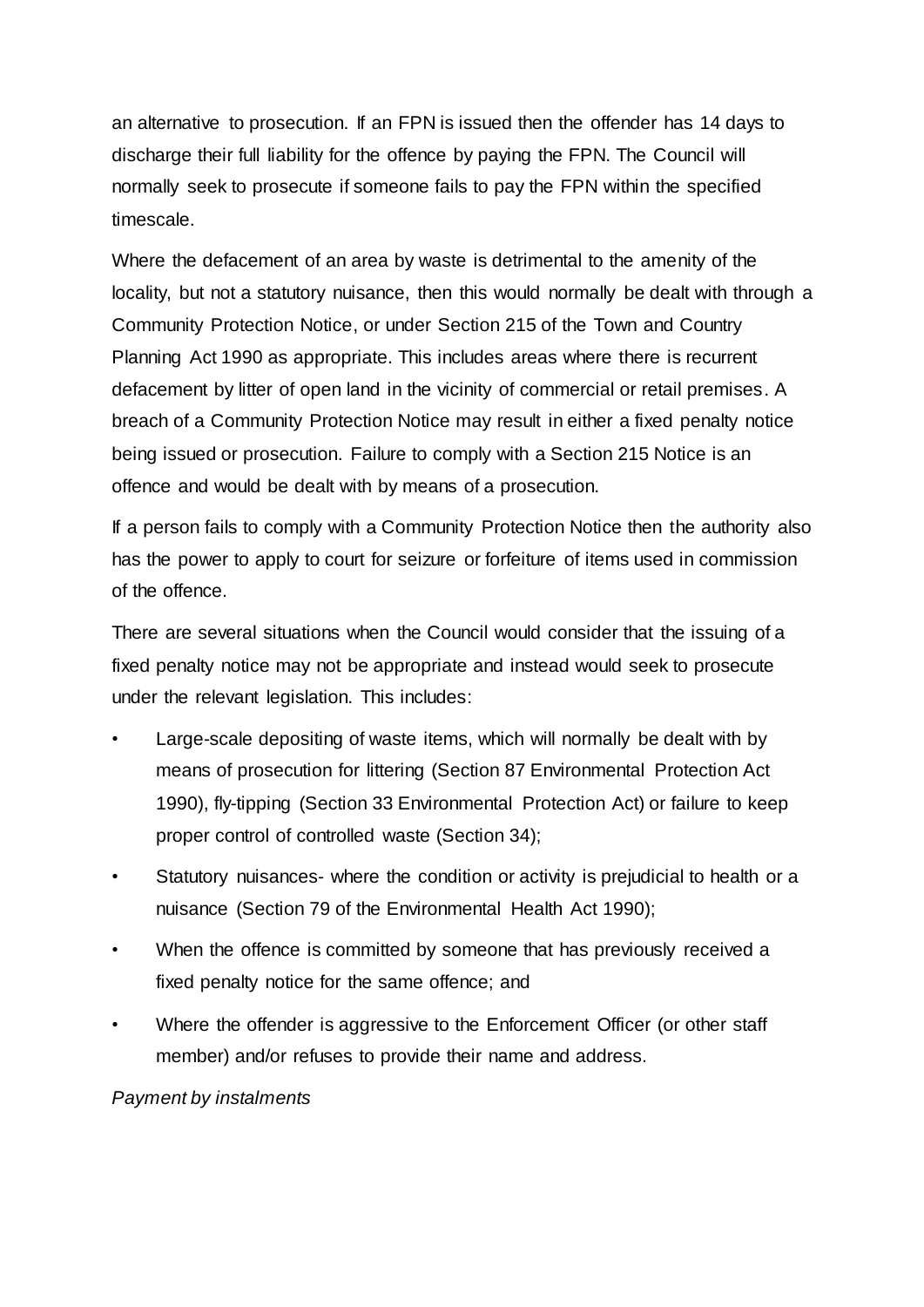The option to pay in instalments will be offered if requested by the alleged offender and provided that they can adequately demonstrate to the authority that one or more of the following criteria applies:

- A fixed penalty notice has been issued to a young person (aged under 18);
- The alleged offender is on benefits; and
- There is a proven case of financial hardship.

The Councils must commence prosecution for a summary offence within six months from the date of occurrence. Instalment payments will thus be spread over a maximum of three months to retain the option of prosecuting for the offence if the alleged offender fails to pay all instalments.

If the offender pays the initial instalment but then fails to pay one or more of the subsequent instalments, then the local authority would normally seek to prosecute the individual for the original offence.

#### *Young People*

The Councils recognise that all sections of society can be responsible for littering and that the age of criminal responsibility in England is 10. The Councils also recognise that littering can be a particular problem around schools and along routes to school premises.

If the Councils intend to carry out targeted enforcement activity close to a school in response to reported problems, then they will endeavour to undertake an education initiative at the school prior to enforcement patrols taking place. The Councils, however, recognise that there may be occasions where an enforcement officer observes a young person aged 17 or under littering during their normal duties and not as part of targeted action.

The Councils think that it is important that officers respond to littering by young people and send out the message that littering is unacceptable and will not be tolerated. If the Council does not take action in such circumstances, then it may be seen to be: i) giving out the wrong message and suggesting that the law does not apply to young people, and ii) not adequately responding to public concern about littering. Officers will, therefore, issue fixed penalty fines to anyone aged 11 or over